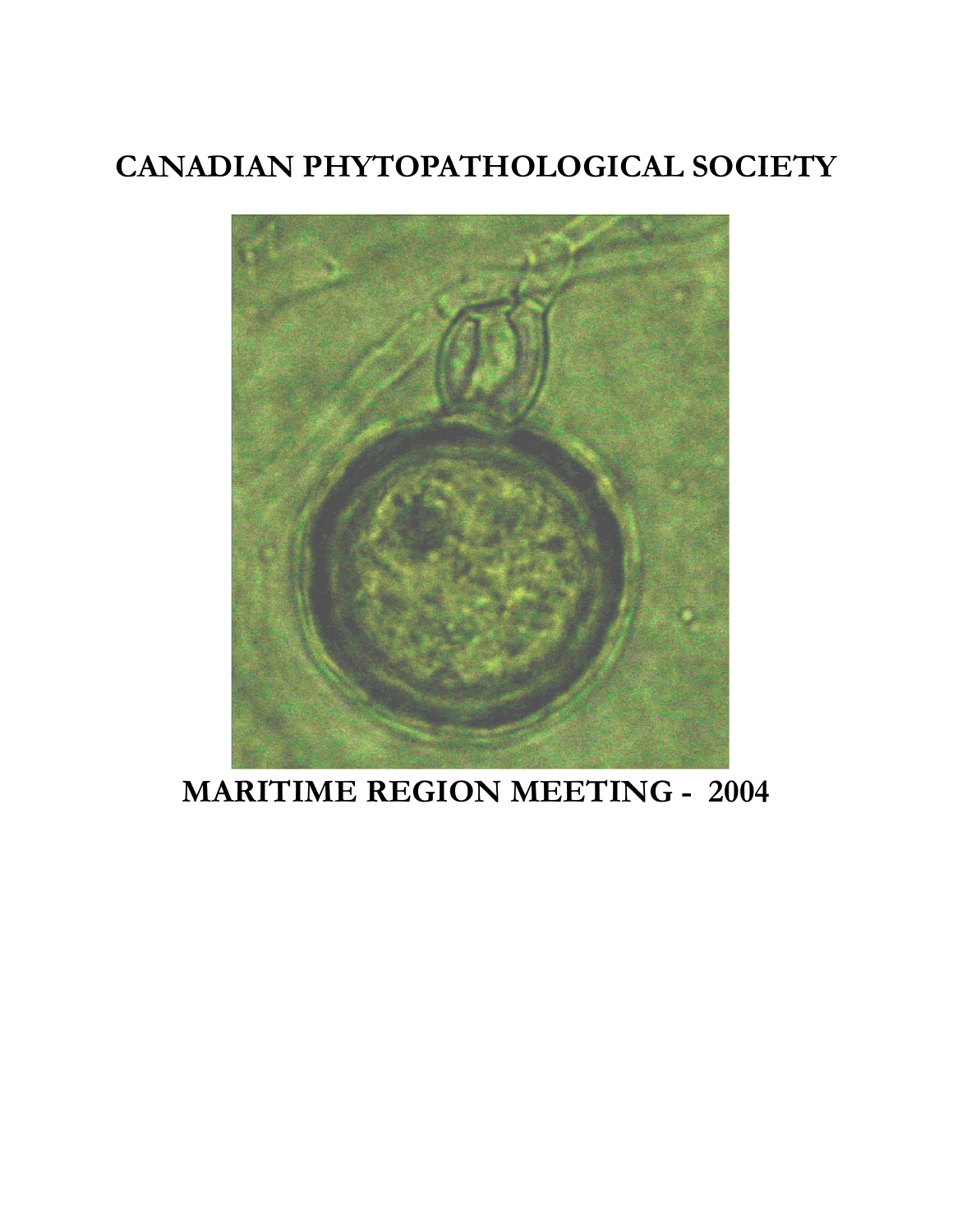# **The Delta Prince Edward Hotel, Charlottetown, PEI**

## **DECEMBER 2, 2004**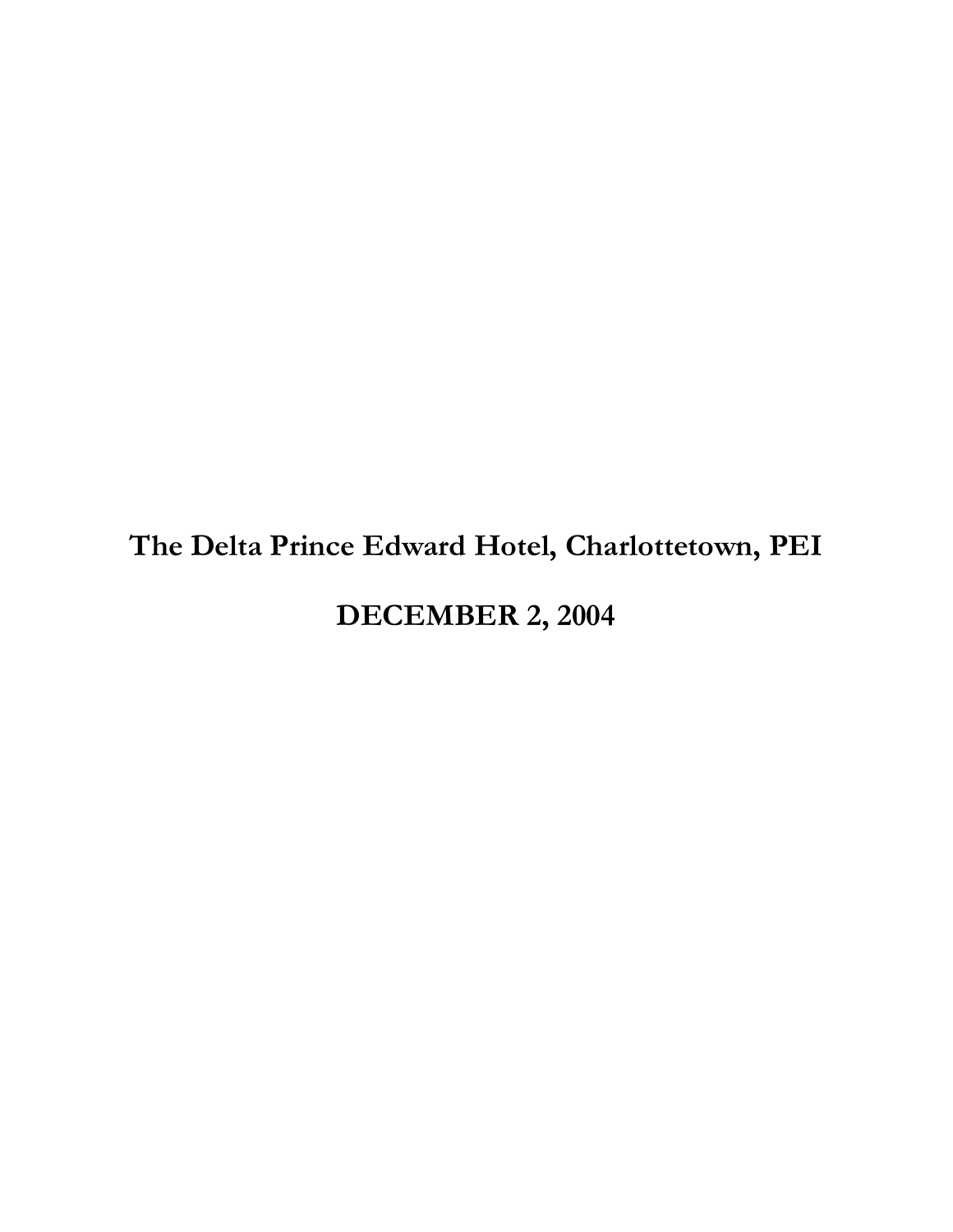#### **Canadian Phytopathological Society Maritime Region Meeting December 2, 2004 Delta Prince Edward Hotel, Charlottetown, PE**

#### **INTRODUCTION**

Welcome to Charlottetown and to the 2004 Canadian Phytopathological Society Maritime Region Meeting. It has been some time since we got together as a group, and I look forward to a stimulating afternoon of scientific discussion and fellowship. There are 10 oral presentations on various topics in phytopathology scheduled for the afternoon. A dinner and presentations will take place at the Merchantman Pub following the meeting.

I am pleased to welcome Dr. David Patriquin, Biology Professor at Dalhousie University, as our keynote speaker. His Ph.D. work on nutrient cycling in tropical seagrass beds in the late 1960s led to postdoctoral and collaborative work with soil microbiologists in Canada and Brazil and that in turn to an interest in the challenges of farming organically. Prof. Patriquin and his students have worked with individual farmers, groups of farmers and landscapers on strategies for transition to organic agriculture and horticulture and for reducing limitations to production in fully organic regimes. The related field observations and experiments frequently pointed to a close linkage between fertilization practices and pests. Dr. Patriquin has been involved in development and implementation of certification codes for organic farming and has served on the editorial board of Biological Agriculture and Horticulture and on the federal Pest Management Advisory Council. His presentation is entitled: "**Managing nitrogen for control of pests and diseases**". A copy of a related article "**Managing soils for effective pest control**" is included at the end of this booklet.

Many thanks to all who attended the meeting. I hope we will be able to get together on a regular basis in future. I would particularly like to thank the Canadian Phytopathological Society, represented by president Richard Hamelin, and the Prince Edward Island Dept. of Agriculture, Fisheries and Aquaculture, represented by Dr. Tony Sturz, for sponsoring this event. I would also like to thank Agriculture and Agri-Food Canada and its staff for helping to prepare for the meeting, including this book of abstracts. Special thanks go to Tommy Gallant for acting as the audio-visual technician for this event.

This booklet contains abstracts of the 10 oral presentations in the order that they were presented. All abstracts will subsequently be published in an upcoming edition of the Canadian Journal of Plant Pathology. The research work represented by these papers forms an important part of the ongoing development of phytopathological research in the Maritimes.

Rick D. Peters Maritime Region Rep, Canadian Phytopathological Society

#### **Canadian Phytopathological Society - Maritime Region**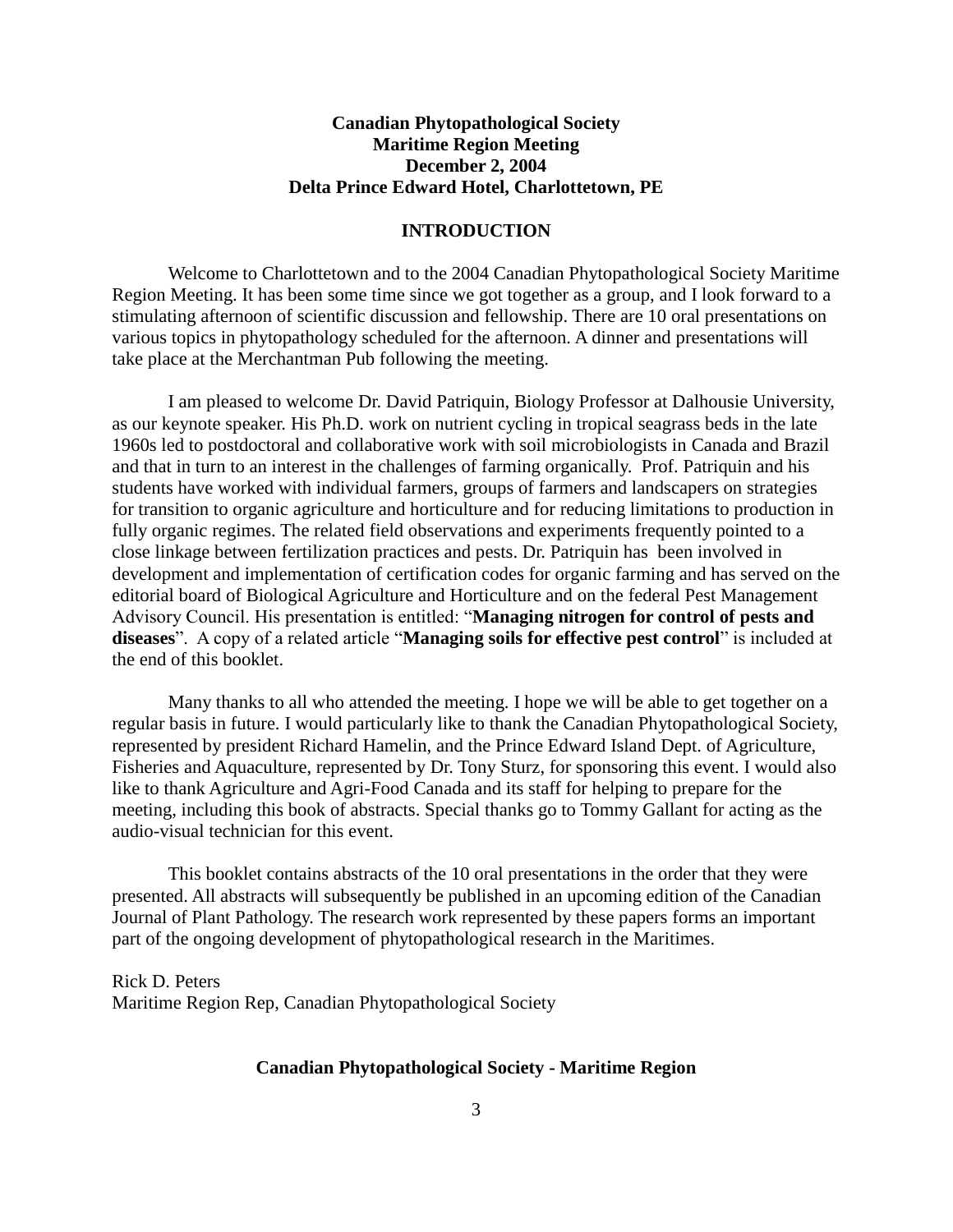#### **2004 - Scientific Program**

#### **Thursday, December 2 Valient Room, Delta Prince Edward**

1:00-1:10 **Welcome:** Rick D. Peters, CPS Rep - Maritime Region

### 1:10-1:45 **Keynote Speaker: Dr. David Patriquin**, Professor of Biology, Dalhousie University, NS

Managing nitrogen for control of pests and diseases

#### **Session A: Viruses**

1:45-2:00 PVA-CP transgene suppresses PVA-induced hypersensitive response in potato cultivar Shepody

**Xianzhou Nie**, Rudra P. Singh, Jan Zeng and Teresa Molen

2:00-2:15 Identification of a Canadian alfalfa mosaic virus potato isolate and its detection in potato by RT-PCR and RFLP procedures

#### **Huimin Xu**

2:15-2:30 Investigations on the potential use of reflectance spectrophotometry for detection of virus infected potato plants

> Matt Crane, **Robert Coffin**, William Hardy, Mathuresh Singh and H. Anderson MacEwen

#### **Session B: Bacteria**

2:30-2:45 Epidemiology and management of fire blight in red raspberry **Gordon Braun** and Paul Hildebrand

2:45-3:00 Detection and differentiation of pectolytic erwinias in potato by multiplex PCR **Solke De Boer** and Jeanette D'Aubin

3:00-3:15 Comparison of PCR primers for the detection of bacterial ring rot **Mohsen Taghavi**, Solke De Boer and Len Ward

### 3:15-4:00 **Nutrition Break Valient Room, Delta Prince Edward**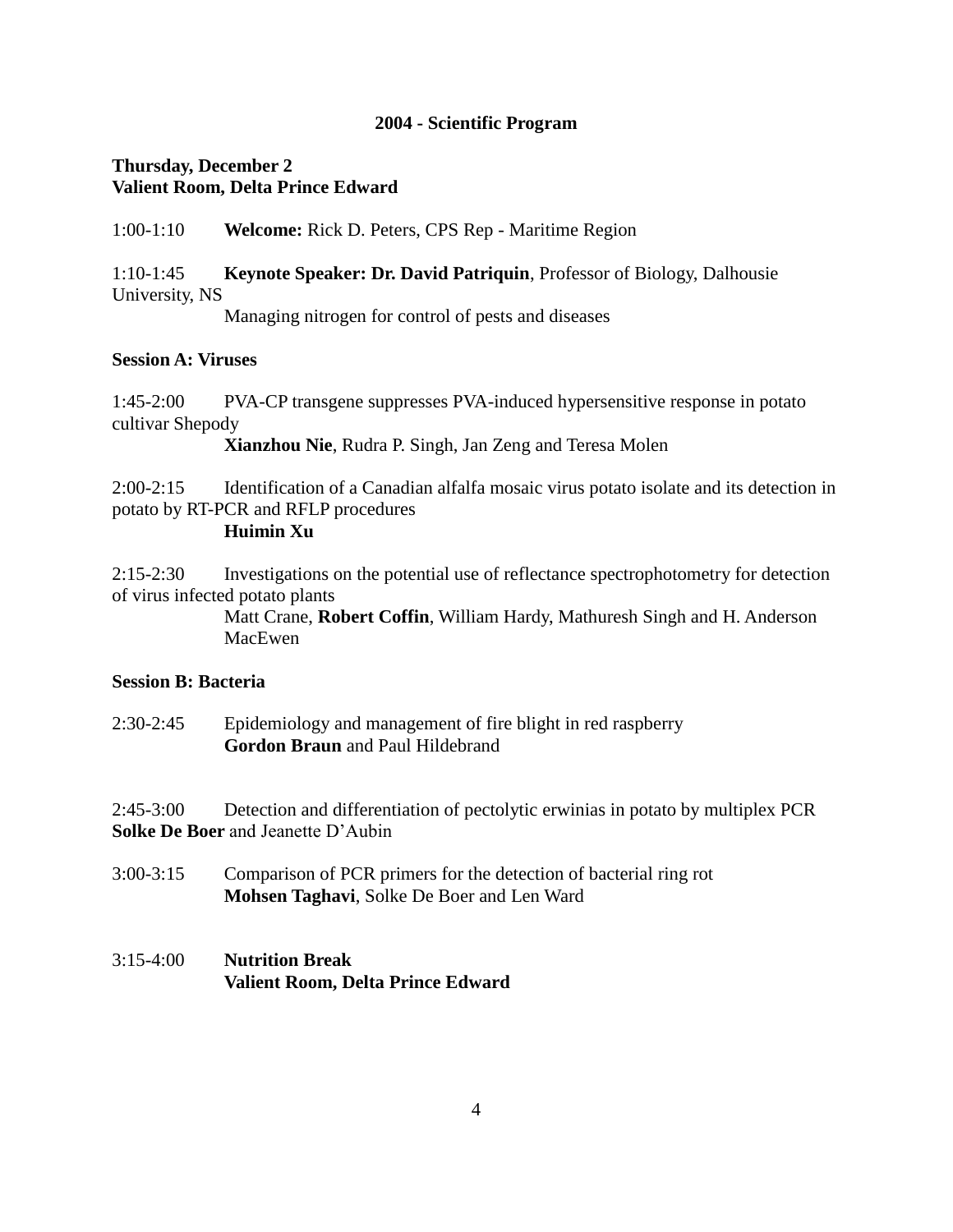#### **Session C: Fungi and Oomycetes**

4:00-4:15 Assessing the *in vitro* sensitivity of *Alternaria solani* and *A. alternata* isolates from Prince Edward Island to azoxystrobin

> **William MacDonald**, Rick Peters, Robert Coffin and Chris Lacroix (Graduate Student Presentation)

4:15-4:30 Recent investigations regarding the soil-borne pathogen *Phytophthora erythroseptica* and the management of potato pink rot **Rick Peters**, Tony Sturz, Bud Platt and Walter Arsenault

4:30-4:45 Ultra-sensitive methods for PCR detection of potato wart in soil **Len Ward**, Solke De Boer and André Lévesque

4:45-5:00 Wrap-up

#### 6:00-10:00 **Dinner and Presentations Merchantman Pub, across the street from the Delta Prince Edward**

**Note to Presenters: Please ensure that your presentation is given to the Audio/Visual Coordinator at least 1 hour prior to the start of the session**

**Canadian Phytopathological Society - Maritime Region**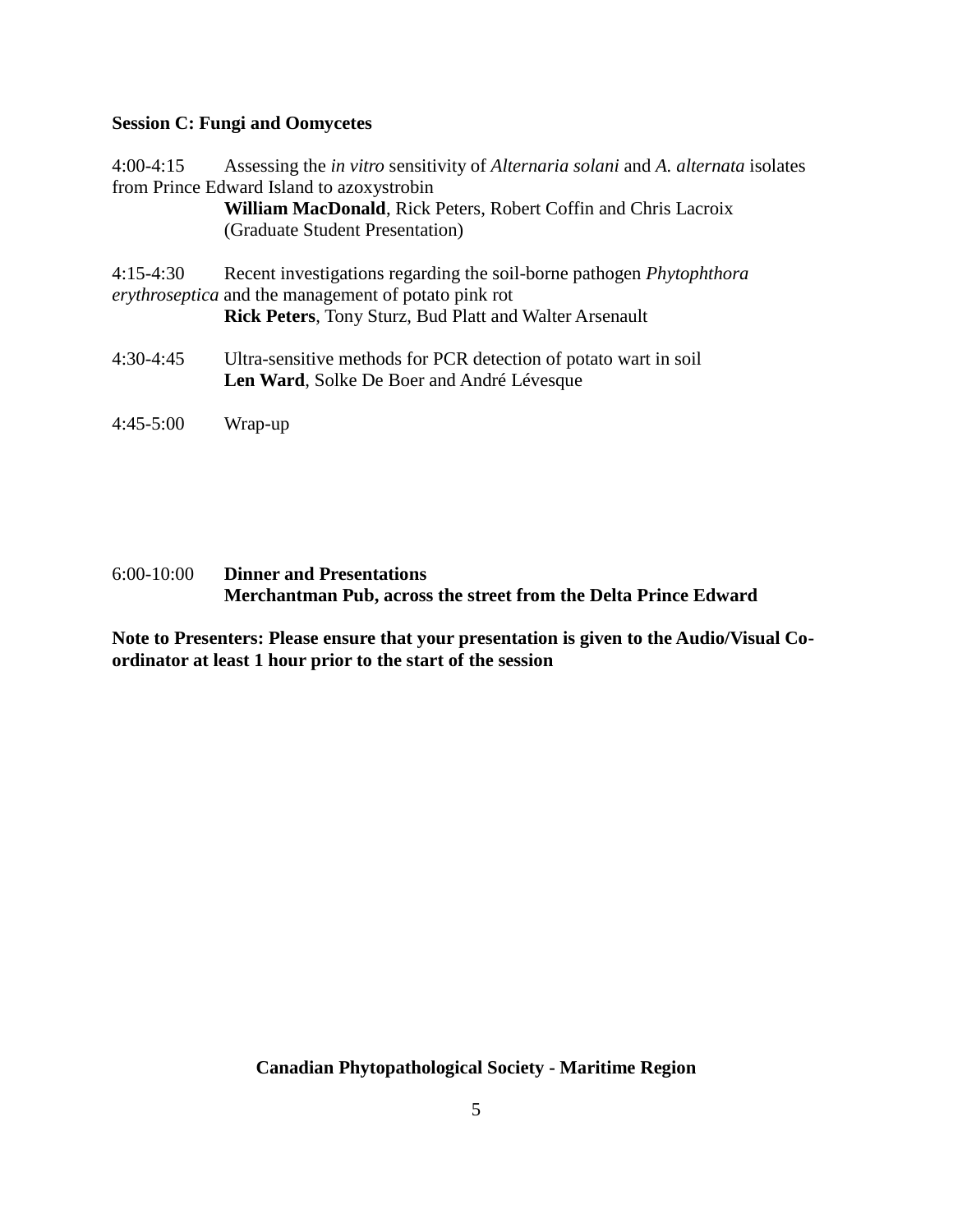#### **2004 - Meeting Abstracts**

**Keynote Speaker**

1:10-1:45

#### **Managing nitrogen for control of pests and diseases.** D.G. Patriquin. *Dalhousie University, Halifax, NS B3H 4J1, Canada.*

Excess N in soil and plants stimulates pests through a variety of mechanisms, while some pests are stimulated by plant N deficiency. Maintenance of soil inorganic N at low levels while avoiding N deficiency is a key to controlling pests without use of pesticides and/or the effective use of soft pesticides such as soap. Examples of pests and diseases stimulated by an excess or deficiency of N will be given and strategies for managing N discussed.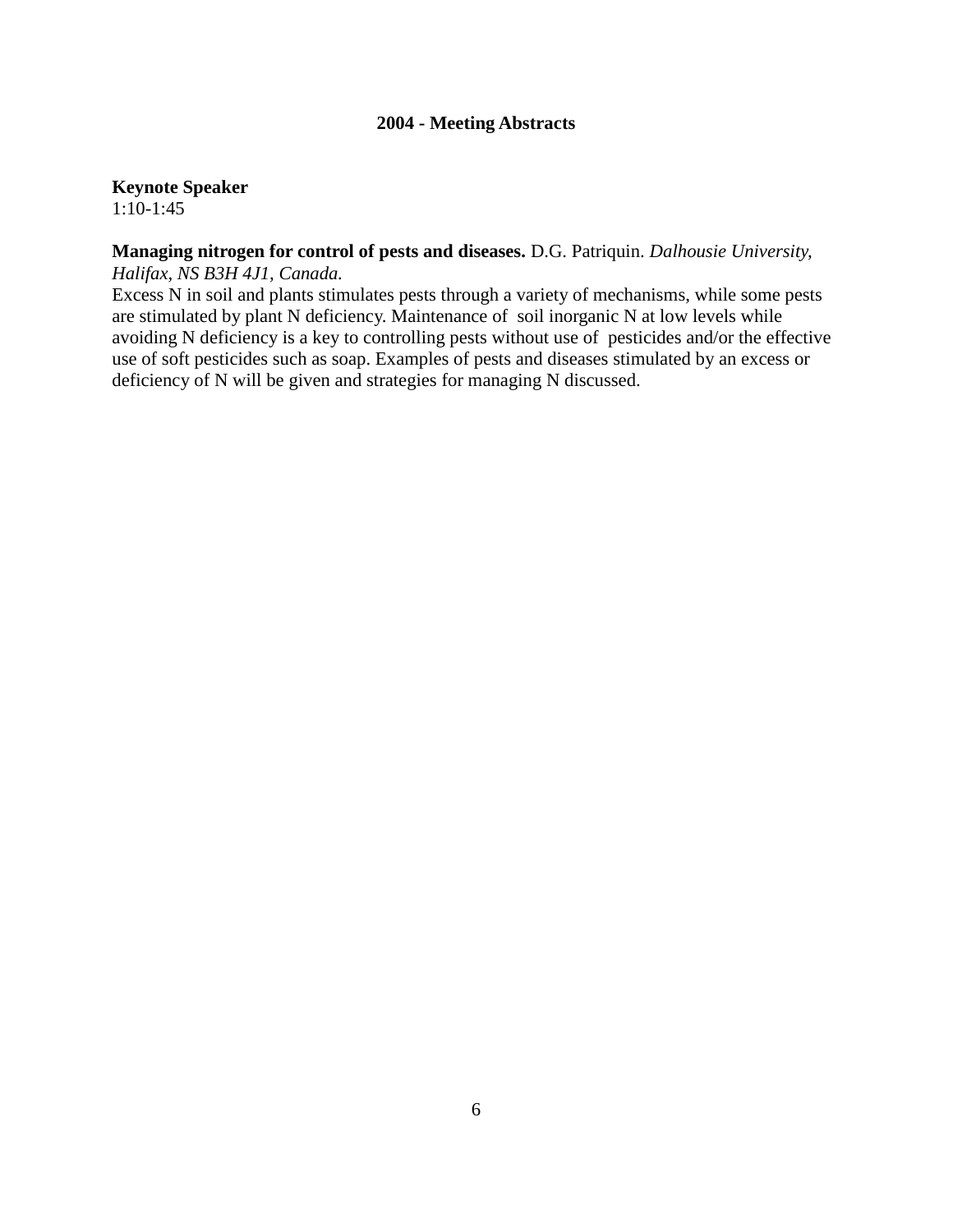**Session A: Viruses** 1:45-2:00

**PVA-CP transgene suppresses PVA-induced hypersensitive response in potato cultivar Shepody.** X. Nie, R.P. Singh, J. Zeng, and T. Molen. *Potato Research Centre, Agriculture and Agri-Food Canada, P.O. Box 20280, 850 Lincoln Road, Fredericton, NB E3B 4Z7, Canada.* Previous studies have demonstrated that the potato cv. Shepody is resistant to *Potato virus A* (PVA). The resistance is featured with field and mechanical inoculation immunity against the virus. Graft-inoculation of Shepody plants with PVA-containing scions results in hypersensitive response (HR)-like reactions in stems and tubers with characteristic necrosis. The number of tubers with necrosis is correlated with the number of PVA-containing scions and the duration of scions on the stock plants: increasing the number of scions or increasing the duration of scions on the stock plants resulted in an increased number of tubers showing necrosis. Transgenic Shepody plants with a sense or antisense copy of PVA coat protein (CP) gene under the direction of the *Cauliflower mosaic virus* promoter were developed. The plants were subjected to graftinoculation with PVA-containing scions in the greenhouse, and were monitored by detecting PVA using ELISA and RT-PCR during the growing season. No PVA was detected in either the wild or the transgenic lines, indicating that the transgenes do not compromise the resistance against the virus. Potato tubers from graft-inoculated plants were harvested three months after inoculation, and were examined for necrosis. Approximately half of the tubers (8/17) from the wild type plants (i.e., untransformed Shepody) showed necrosis, so did 1/3 to1/2 tubers from the plants transformed with the antisense PVA-CP. However, no necrosis was found in the tubers from the plants that had been transformed with the sense PVA-CP gene, indicating that the transgene blocks the PVA-mediated hypersensitive response. The results also suggest that the coat protein of PVA is unlikely to be the elicitor of the HR in Shepody plants during the course of Shepody-PVA interaction.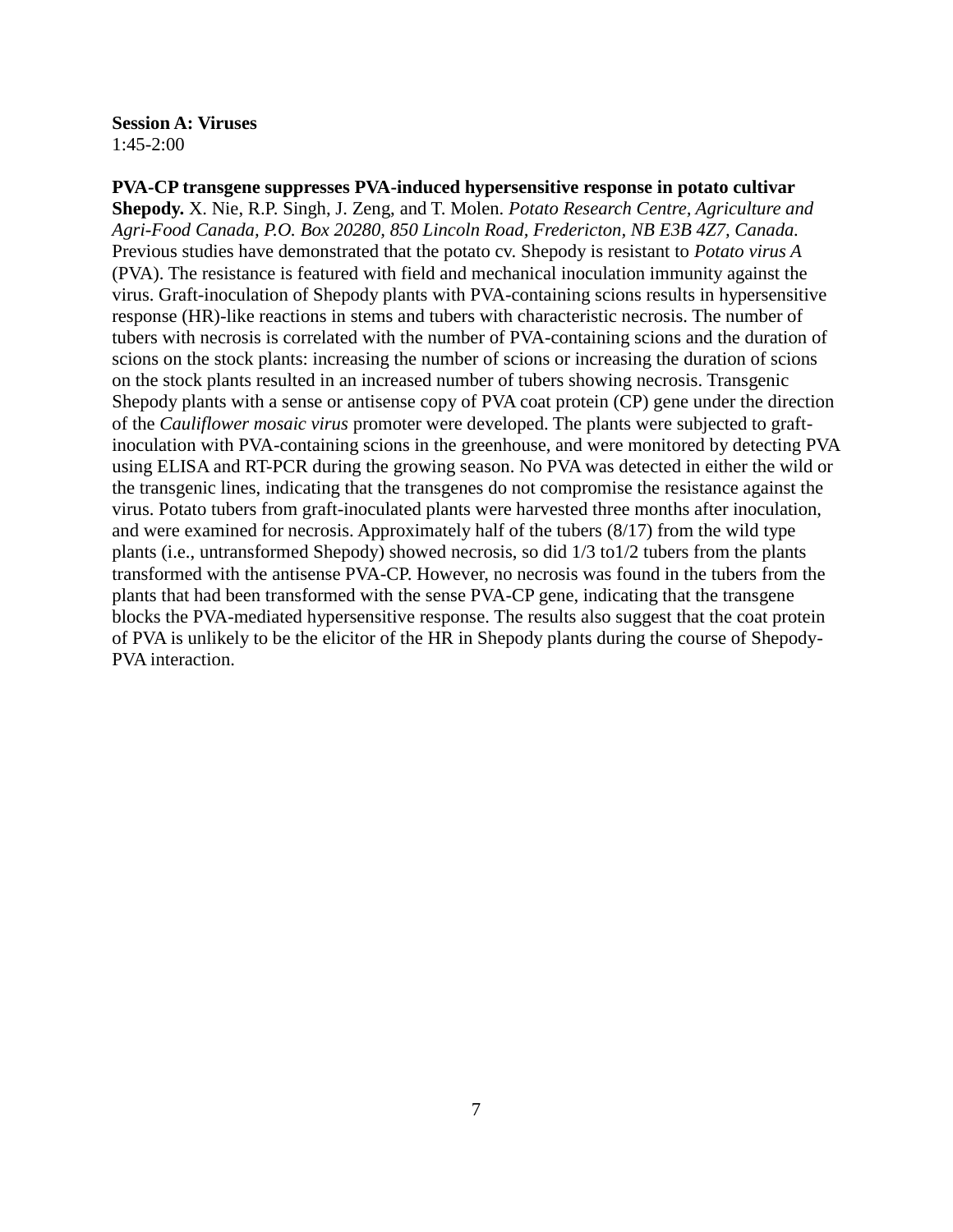**Session A: Viruses** 2:00-2:15

**Identification of a Canadian alfalfa mosaic virus potato isolate and its detection in potato by RT-PCR and RFLP procedures.** H. Xu*. Canadian Food Inspection Agency, Centre for Animal and Plant Health, 93 Mount Edward Road, Charlottetown, PE C1A 5T1, Canada.* A Canadian alfalfa mosaic virus (AMV) isolate, AMV03175, was obtained from a commercial potato field and characterized by bioassay and ELISA. Its identity as AMV was confirmed by sequence analysis of the coat protein (CP) gene. Nucleotide and amino acid sequences of the AMV03175 CP gene were compared to that of several known AMV strains. Phylogenetic analysis was performed and the dendrograms obtained indicated that AMV03175 was closely related to AMV strains 425, KR1, KR2 and Danza. All sequenced AMV strains and isolates were divided into four groups. A pair of primers, AMV-F and AMV-R, specific to AMV CP gene was designed based on nucleotide sequence alignment of 20 AMV strains/isolates. Subsequent evaluations showed that RT-PCR using this primer set was specific and sensitive for detecting AMV in potato leaf tissue. To screen potato leaf samples on a large scale, composite leaf samples were used for total RNA extraction followed by RT-PCR amplification. AMV RNAs were easily detected in composite samples of 400 to 800 potato leaves. RFLP based on *Sac*I digestion of PCR amplicons, showed that the RFLP procedure was an efficient method for specific confirmation of PCR amplification products and for rapid identification of AMV RNA. RT-PCR followed by RFLP analysis may be a useful approach for screening potato samples on a large scale for the detection and identification of AMV.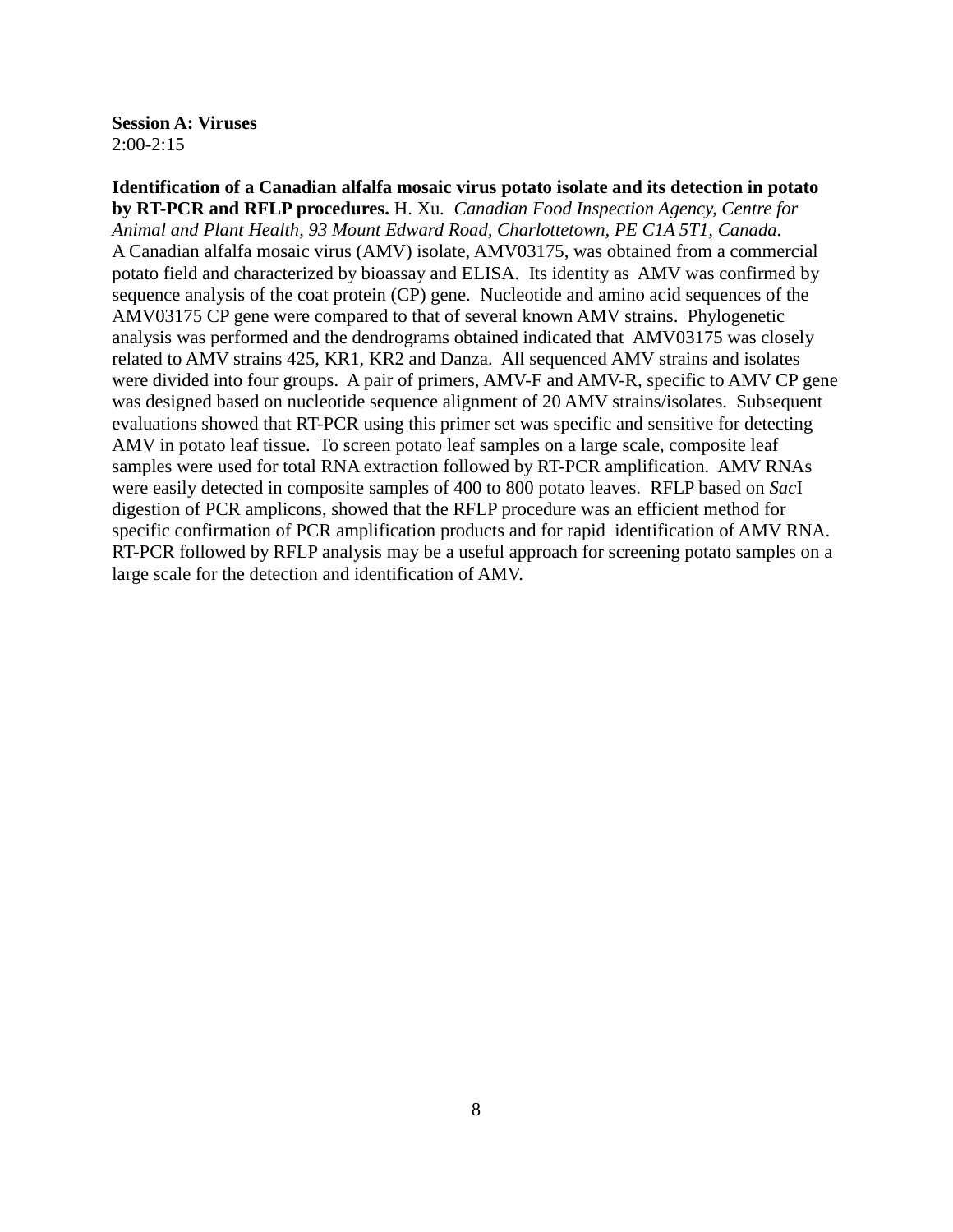**Session A: Viruses**  $2:15-2:30$ 

**Investigations on the potential use of reflectance spectrophotometry for detection of virus infected potato plants.** M.B. Crane, R.H Coffin, W. Hardy, M. Singh, and H.A. MacEwen. *Gentec Ltd., Kensington, PE C0B 1M0, Canada; (R.H.C., W.H., H.A.M.) Cavendish Farms, Kensington, PE, Canada; and (M.S.) Agr. Certification Services, Fredericton, NB, Canada.* The potato crop is susceptible to colonization by a wide range of insect pests and diseases (fungi, bacteria, and virus). The two major virus diseases are Potato Virus Y (PVY) and Potato Leaf Roll virus (PLRV).Virus colonized plants generally have lower yields of tubers. There is growing interest in post harvest testing to assure that certified seed stocks have less than specified tolerances of virus infection. The production of virus free or low virus seed requires isolation from infected stocks (inoculum) and low amounts of aphids (virus vectors). Seed potato growers inspect and remove (rogue) infected plants from their seed fields to reduce/prevent current season spread of viruses. Some varieties develop "easy to see" symptoms when colonized by PVY whereas other varieties (Shepody and Russet Norkotah) develop only faint mottling (mosaic) symptoms in leaves. Human roguers differ in their ability to visually detect virus infected plants.

The physiological status of the potato plant is manifested by the spectral characteristics reflectance, transmittance and absorption - of incoming radiation (light). Virus infected plants can be observed by the human eye to differ slightly from healthy plants in their color, specular reflection, and leaf geometry. In 2004, field trials were conducted with PVY infected and healthy Shepody, Russet Burbank and Russet Norkotah. Readings were taken at canopy level using a hand held spectrometer sensitive to reflected light in the visible and near-infrared bands. This "detector" offers an opportunity to investigate differences in the specific spectral features observed in virus infected plants and healthy plants of the same variety. The collected reflectance data is then normalized and analyzed using regression analysis so that characteristic spectral features of virus infected plants may be identified. These features may aid in the future development of an automated detection system.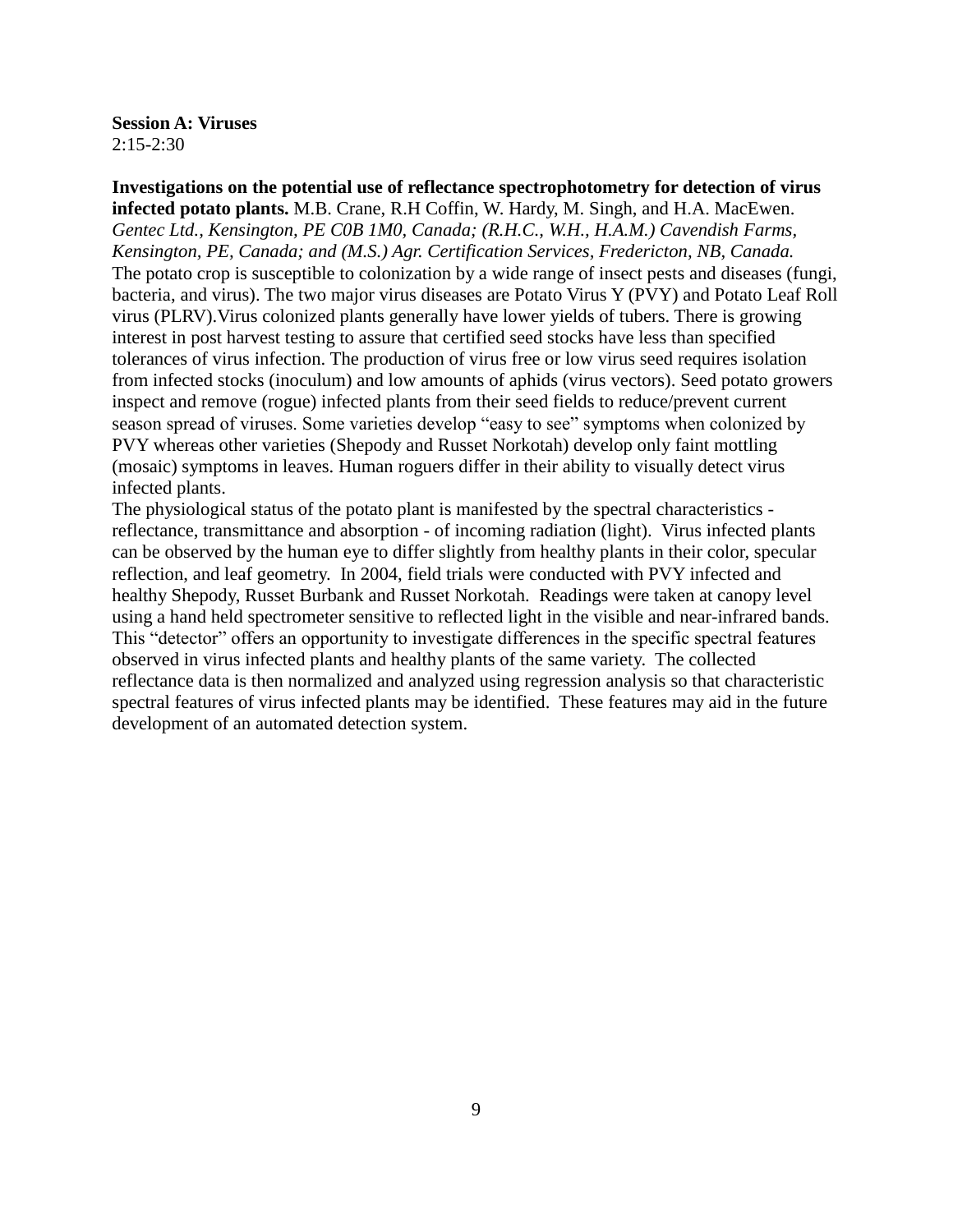### **Session B: Bacteria**

2:30-2:45

#### **Epidemiology and management of fire blight in red raspberry.** P.G. Braun and P.D.

Hildebrand. *Atlantic Food and Horticulture Research Centre, Agriculture and Agri-Food Canada, Kentville, NS B4N 1J5,Canada.*

Fire blight of red raspberry, caused by *Erwinia amylovora,* is not a new disease but has received less attention than fire blight of apple and pear because it is sporadic and affects a minor crop. However, the effects of fire blight in raspberry can be just as destructive, killing flowers, developing fruit and new canes. The bacteria over-winter in infected canes and the initial inoculum in spring arises from systemically infected fruiting laterals on floricanes. Healthy flowers are infected primarily through nectaries while leaves, canes and green fruit are infected through wounds. Insects are the primary vectors of the pathogen in raspberry fire blight. Infected canes can produce copious amounts of bacterial exudates days before other symptoms of fire blight become evident. Insect vectors can spread the bacteria before the source is detected. For this reason a program to predict fire blight in raspberry may facilitate the application of management strategies. MaryBlyt™ 4.3, a predictive program for apple and pear fire blight, was evaluated for use in raspberry fire blight in 2000 - 2004. In three of five years MaryBlyt 4.3 accurately predicted primary inoculum production, flower infection periods and the appearance of fire blight symptoms on flowers. The results of control strategies tested will be discussed.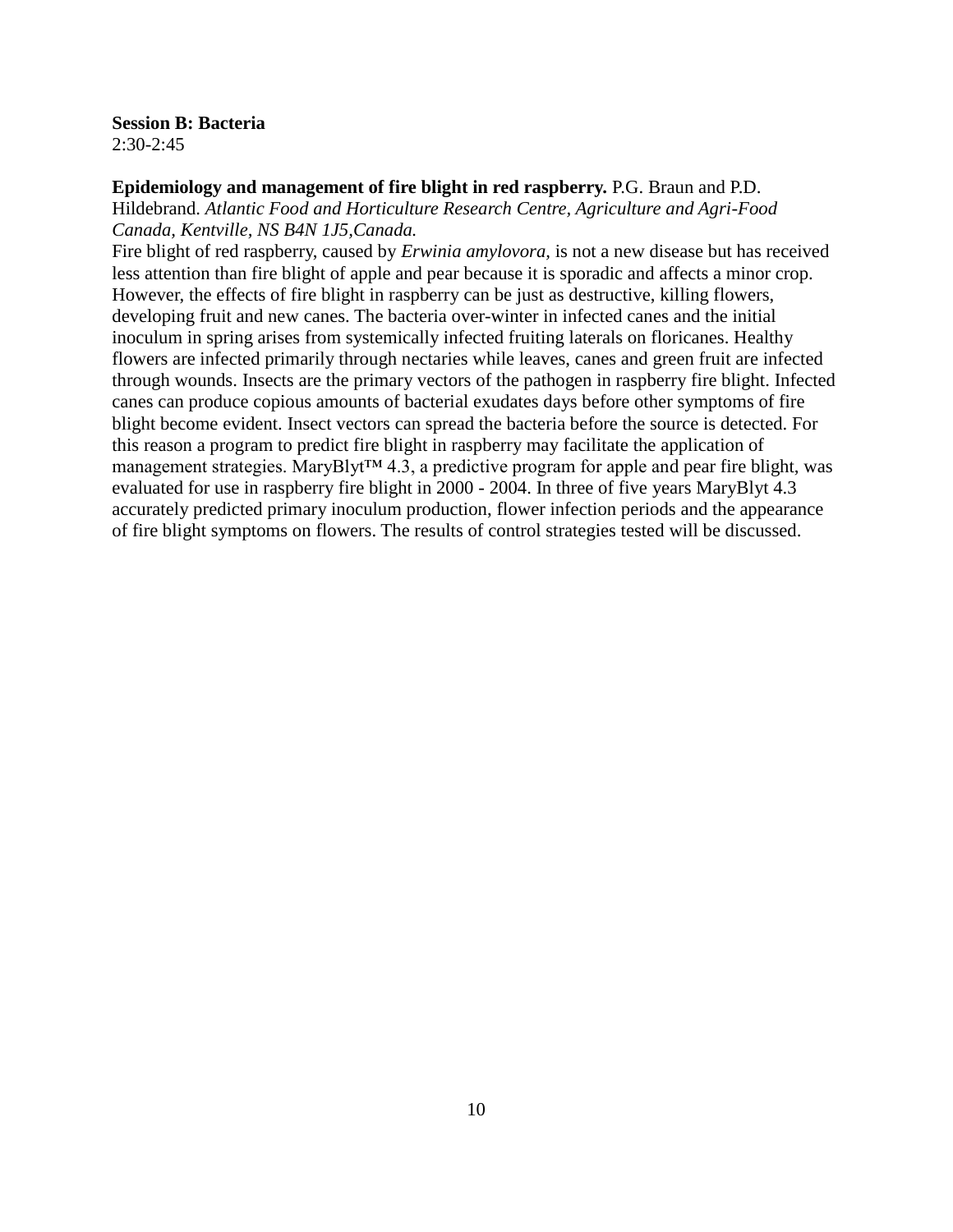**Session B: Bacteria**  $2:45-3:00$ 

**Detection and differentiation of pectolytic erwinias in potato by multiplex PCR.** S.H. De Boer and J.A. D'Aubin. *Centre for Animal and Plant Health, Canadian Food Inspection Agency, Charlottetown, PE, Canada.*

The pectolytic erwinias cause several diseases in potato including blackleg, aerial stem rot, stem wet rot, and bacterial soft rot. Several species and subspecies of pectolytic erwinia are involved. *Erwinia carotovora* subsp. *atroseptica* (Eca) (syn. *Pectobacterium atrosepticum*) is the usual causal agent of blackleg although recently *E*. *carotovora* subsp. *brasiliensis* (Ecbr) was described as the causal agent of blackleg in Brazil. *Erwinia chrysanthemi* (Ech) causes a stem wet rot disease in several European countries and has been described as a pathogen of potato in Japan, Australia, Peru, and South Africa. *E. carotovora* subsp. *carotovora* (Ecc) is the main contributor to bacterial soft rot of potato tubers although the other pectolytic erwinias may also cause soft rot of tubers in storage. Since the erwinias are tuber-borne, use of clean seed is an important control strategy. Various methods to index seed lots for erwinia have been published. We developed a multiplex PCR for the simultaneous detection of four pectolytic erwinias. Published primer pairs for each of Eca, Ecbr, Ecc, and Ech were combined into a single multiplex PCR test. Amplicons of 690, 550, 420, and 322 base pairs representing Eca, Ecc, Ech, and Ecbr indicated the presence of the respective erwinia taxons. To test seed potato lots, tissue extracts from composite tuber samples were enriched in a minimal growth medium for 3-4 days and subjected to the multiplex PCR. Multiplex PCR performed on samples from Canadian seed potato lots revealed the presence or absence of Eca and Ecc in the lots. Ecbr and Ech were not detected in field samples, although they were readily detected in comparable samples spiked with cells of these bacteria.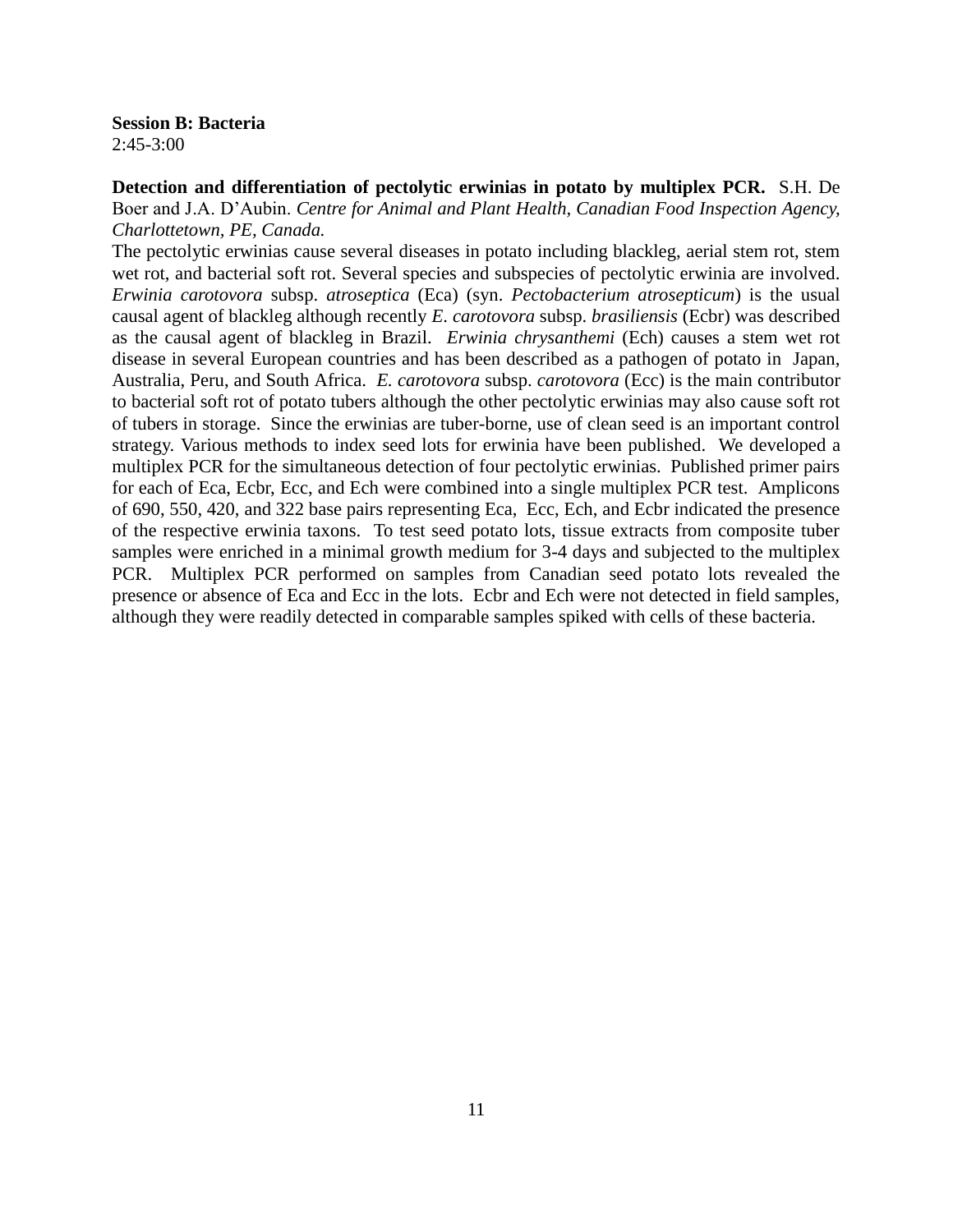**Session B: Bacteria** 3:00-3:15

**Comparison of PCR primers for the detection of bacterial ring rot.** M. Taghavi, S. H. De Boer, and L.J. Ward. *College of Agriculture, Shiraz University, Shiraz, Iran; and (S.H.D.B., L.J.W) Centre for Animal and Plant Health, Canadian Food Inspection Agency, Charlottetown, PE C1A 5T1, Canada.*

Bacterial ring rot, caused by *Clavibacter michiganensis* subsp. *sepedonicus* (Cms), is one of the most devastating diseases of potato. The pathogen is spread by infected tubers and, therefore, it is critical that only certified seed be used. Eradication and control of the spread of ring rot is dependent on reliable methods of detection. Since infected seed potatoes are the major source of initial inoculum, detection of low level of Cms in seed potatoes plays an important role in disease control and eradication. Several PCR primer sets were selected from the literature and evaluated for the sensitive and specific detection of the bacterial ring rot pathogen. Two PCR primer sets directed against plasmid sequences and three primer pairs against genomic sequences were used to amplify Cms DNA in separate PCR reactions. Cms isolates CmsR14, CmsR13, CS2, P45 and  $CS2889<sup>T</sup>$  were used for the evaluations. *Clavibacter michiganensis* subsp. *michiganensis* (Cmm) LGM7333<sup>T</sup> was used as a negative control for specificity. DNA was extracted using Magnesil KF Genomic System (Promega) or an in-house extraction method involving proteinase K treatment followed by ammonium acetate precipitation of proteinaceous matter and subsequent DNA precipitation and washing with isopropanol and ethanol, respectively. Strain P45 which purportedly lacks the plasmid was, as expected, not amplified by PCR using the plasmid directed primer sets. All other Cms strains were amplified by PCR with all but one of the primer sets and none amplified the Cmm negative control strain. PCR with one primer set had a sensitivity of detection of  $10<sup>3</sup>$  cells/ml, while PCR sensitivity of detection was 10<sup>4</sup> cells/ml with the other primer sets.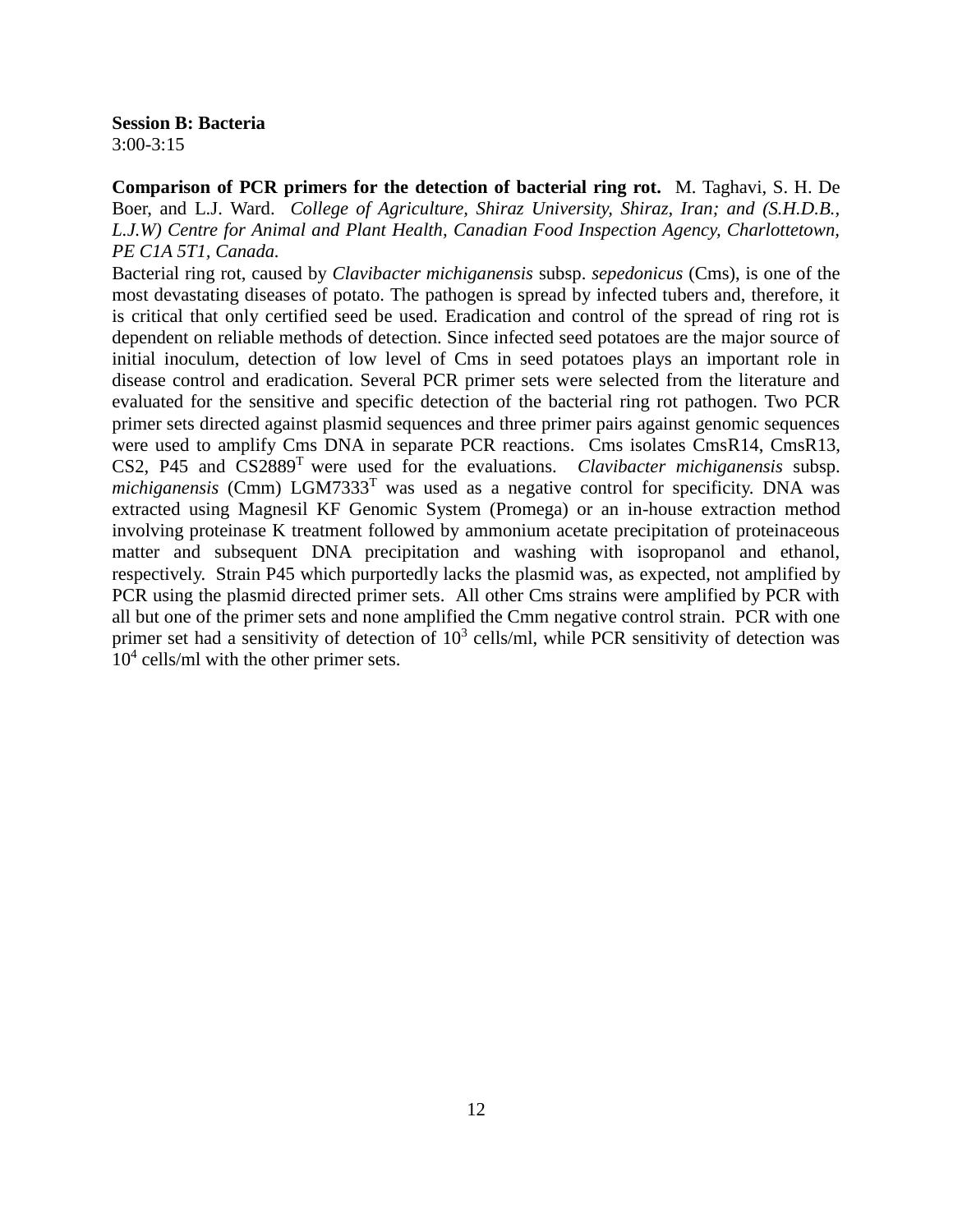**Session C: Fungi and Oomycetes** 4:00-4:15

**Assessing the** *in vitro* **sensitivity of** *Alternaria solani* **and** *A. alternata* **isolates from Prince Edward Island to azoxystrobin.** W. MacDonald, R.D. Peters, R.H. Coffin, and C. Lacroix. *Department of Biology, University of Prince Edward Island, 550 University Ave., Charlottetown PE C1A 4P3, Canada; (R.D.P.) Agriculture and Agri-Food Canada, Crops and Livestock Research Centre, 440 University Avenue, Charlottetown, PE C1A 4N6, Canada; and (R.H.C.) Cavendish Farms, Kensington, PE, Canada.* 

Isolates of *Alternaria solani*, causal agent of potato early blight, and *A. alternata*, another potato leaf spot pathogen, were collected from several potato fields in Prince Edward Island in 2003. An *in vitro* spore germination assay was used to measure the sensitivity of these isolates to azoxystrobin, the active ingredient in a novel strobilurin fungicide. The effective concentration that inhibited spore germination by  $50\%$  (EC<sub>50</sub>) was determined for each isolate. EC<sub>50</sub> values ranged from 0.003 to 0.014 parts per million (ppm) for *A. solani,* while the values for

*A. alternata* ranged from 0.001 to 0.023 ppm. This result suggests that the isolates tested are sensitive to azoxystrobin; no indication of resistance was observed. This sensitivity is likely due to the limited exposure of these two pathogens (*A. solani* and *A. alternata*) to strobilurin chemistry in Prince Edward Island potato fields.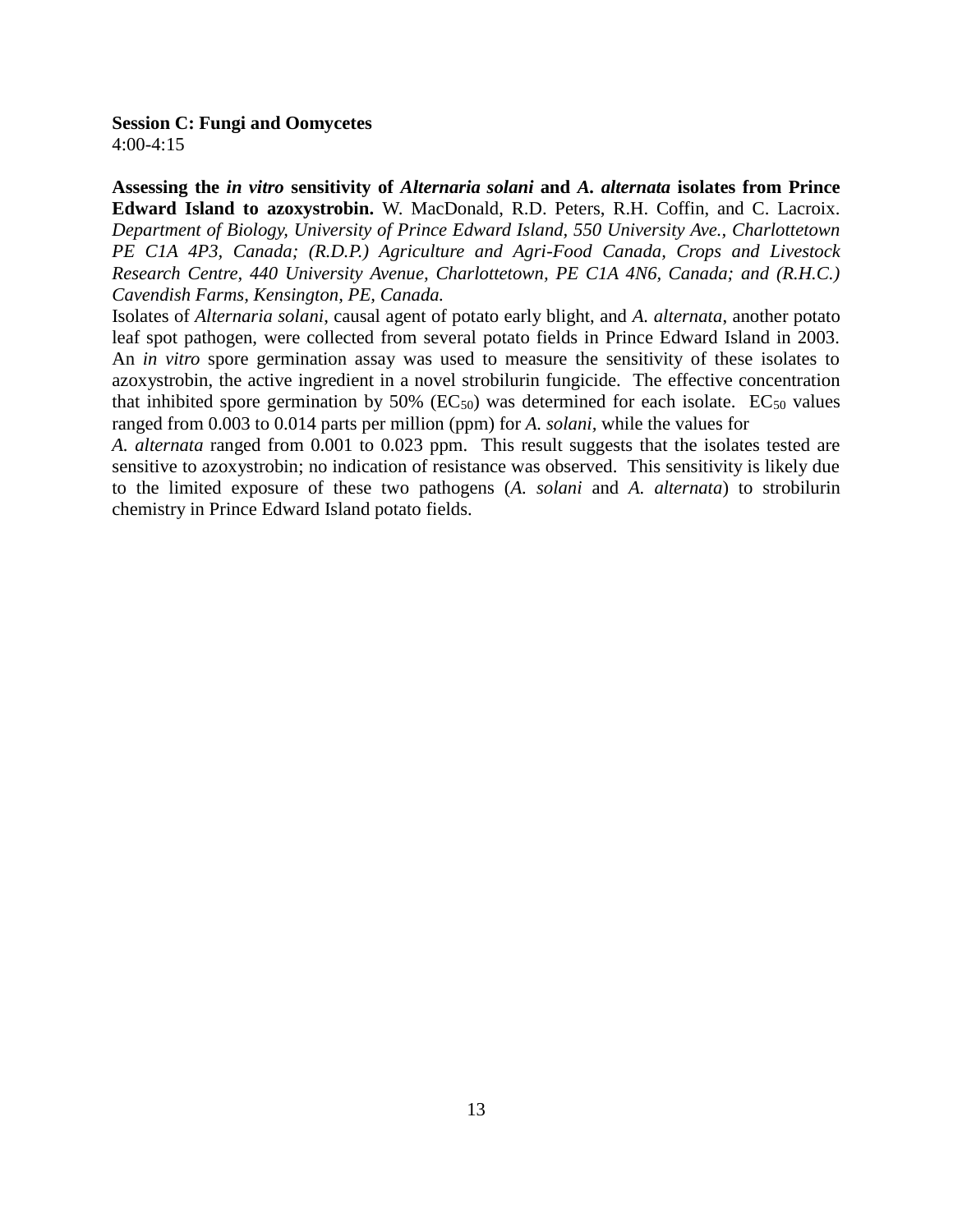#### **Session C: Fungi and Oomycetes** 4:15-4:30

**Recent investigations regarding the soil-borne pathogen** *Phytophthora erythroseptica* **and the management of potato pink rot.** R.D. Peters, A.V. Sturz, H.W. (Bud) Platt, and W.J. Arsenault. *Agriculture and Agri-Food Canada, Crops and Livestock Research Centre, 440 University Avenue, Charlottetown, PE C1A 4N6, Canada; and (A.V.S.) PEI Department of Agriculture and Forestry, Plant Health Research and Diagnostics, P.O. Box 1600, Charlottetown, PE C1A 7N3, Canada.*

Pink rot, caused by *Phytophthora erythroseptica*, has reemerged as an important disease of potatoes in North America. All underground potato tissues may be affected, but diseased tubers are most commonly observed. Most soils in potato-growing regions of North America contain propagules of *P. erythroseptica*. However, infected seed tubers can also spread new strains of the pathogen between regions. There is some evidence that crop rotation can reduce levels of inoculum in the soil. Other cultural practices such as providing good soil drainage, minimizing tuber injury at harvest and grading out diseased tubers prior to storage are also important. Although no commonly-grown potato cultivars are immune to pink rot, differences in cultivar response to disease exist. In general, potato cultivars with late-season field maturity are more resistant to disease than those with early or mid-season maturity. The two pathogens *P.infestans* (late blight) and *P. erythroseptica* can commonly be found co-infecting potato tubers and tuber rot severity can be significantly increased in the presence of both pathogens. Therefore, successful management of late blight may also aid in the management of pink rot. Chemical control of pink rot relies on the use of the systemic fungicide mefenoxam (Ridomil ® Gold). Infurrow applications of Ridomil Gold have generally provided better suppression of pink rot than foliar applications, although efficacy varies among regions. In recent years, the development of mefenoxam-resistant strains of *P. erythroseptica* in the U.S.A. has caused concern. Surveys conducted from 1999 to 2001 in Prince Edward Island (PEI) indicate that populations of the pathogen in PEI are still sensitive to mefenoxam. Continued monitoring of the mefenoxam resistance of populations of *P. erythroseptica* will ensure that mefenoxam is only applied where mefenoxam-sensitive populations of the pathogen occur.